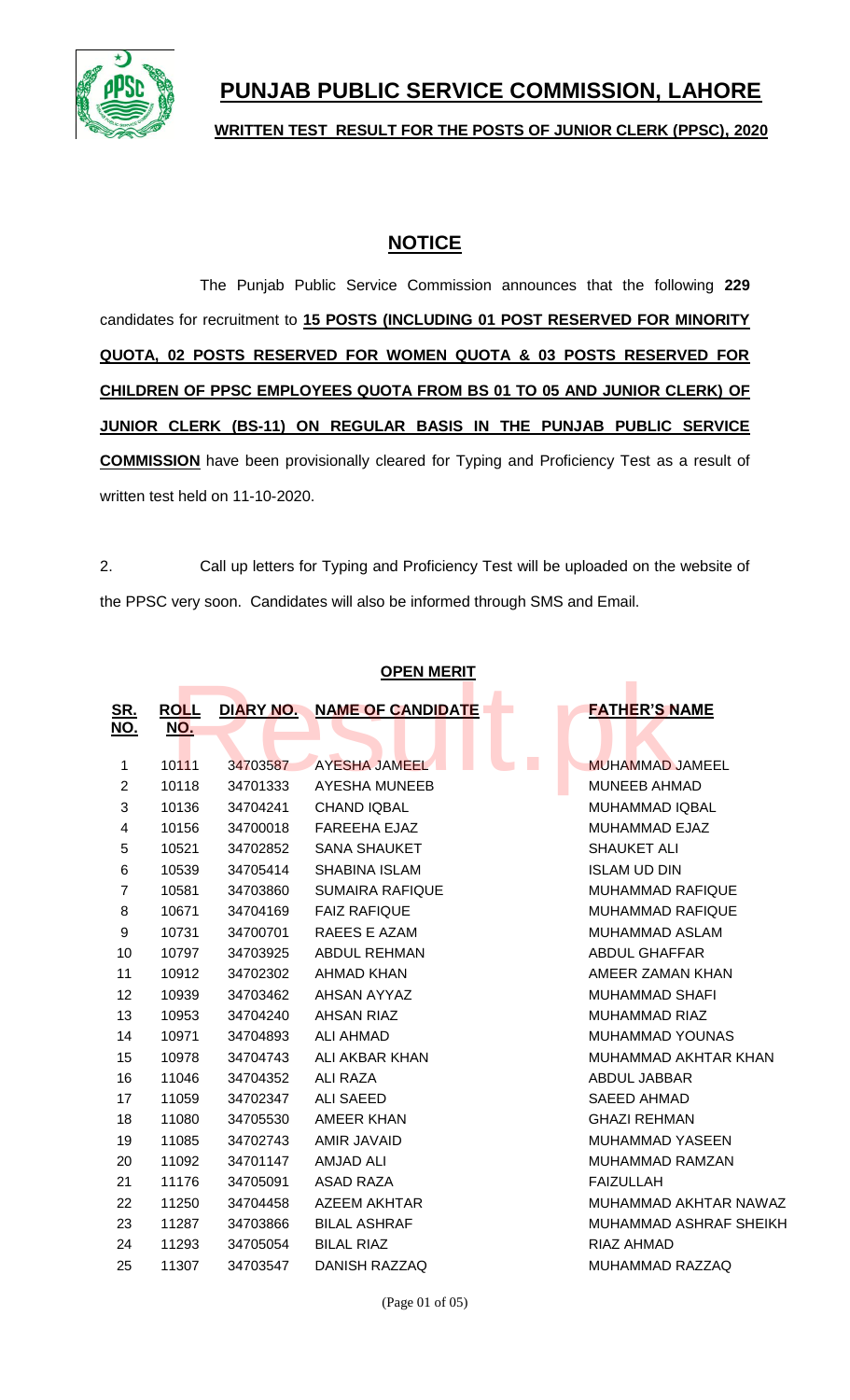| 26 | 11313 | 34703794 | DANIYAL MUZAFFAR              | <b>MUZAFFAR ABBAS</b>     |
|----|-------|----------|-------------------------------|---------------------------|
| 27 | 11426 | 34700932 | <b>GHULAM MUSTAFA</b>         | <b>IFTIKHAR ALI</b>       |
| 28 | 11437 | 34703464 | <b>GULFAM ABBAS</b>           | MUHAMMAD YAQOOE           |
| 29 | 11442 | 34701294 | <b>HABIB AHMAD</b>            | MUHAMMAD IQBAL            |
| 30 | 11457 | 34701109 | <b>HAFIZ ASIF SAFDAR</b>      | SAFDAR ALI                |
| 31 | 11507 | 34705561 | HAFIZ MUHAMMAD MOHSIN IQBAL   | MUHAMMAD IQBAL            |
| 32 | 11520 | 34706527 | HAFIZ MUHAMMAD SHAKEEL        | <b>MUHAMMAD SIDDIQU</b>   |
| 33 | 11532 | 34701569 | <b>HAFIZ NUMAN RASHEED</b>    | RASHEED AHMAD             |
| 34 | 11606 | 34704029 | <b>HAMZA YOUNAS</b>           | MUHAMMAD YOUNAS           |
| 35 | 11657 | 34703463 | <b>HUSNAIN ALI</b>            | <b>MUHAMMAD SHAFI</b>     |
| 36 | 11754 | 34701575 | <b>JUNAID TARIQ</b>           | <b>TARIQ NAZIR</b>        |
| 37 | 11786 | 34706769 | KHALIL UR REHMAN              | MUHAMMMAD MUNIR           |
| 38 | 11819 | 34701494 | M UMAIR SHAFQAT               | SHAFQAT MEHMOOD           |
| 39 | 11834 | 34704650 | MALIK MOAZZAM HUSSAIN         | <b>MALIK FAZAL HUSSAI</b> |
| 40 | 11877 | 34704789 | <b>MOAZZAM NAZIR</b>          | <b>NAZIR AHMAD</b>        |
| 41 | 11924 | 34701838 | <b>MUBARAK ALI</b>            | <b>IMAM BAKHSH</b>        |
| 42 | 11970 | 34706486 | MUHAMMAD ZEESHAN              | MUHAMMAD RAMZAN           |
| 43 | 11984 | 34700953 | MUHAMMAD ABDULLAH JAVED       | <b>JAVED AKHTER</b>       |
| 44 | 12010 | 34705357 | MUHAMMAD ADNAN                | <b>MANZOOR HUSSAIN</b>    |
| 45 | 12092 | 34704919 | MUHAMMAD AMIR HASSAN          | <b>HASSAN KHAN</b>        |
| 46 | 12096 | 34700377 | MUHAMMAD ANNAS KHAN           | MUHAMMAD AMIN KH          |
| 47 | 12256 | 34704222 | <b>MUHAMMAD FAIQ</b>          | <b>MUHAMMAD RIAZ</b>      |
| 48 | 12361 | 34706727 | MUHAMMAD IKRAM NIZAM          | MUHAMMAD NIZAM            |
| 49 | 12367 | 34701142 | <b>MUHAMMAD IMRAN</b>         | MUHAMMAD ANWAR            |
| 50 | 12376 | 34704006 | <b>MUHAMMAD IMRAN</b>         | <b>YASEEN</b>             |
| 51 | 12392 | 34705959 | <b>MUHAMMAD IRFAN</b>         | NIAZ AHMAD                |
| 52 | 12423 | 34700841 | MUHAMMAD JUNAID               | <b>MUHAMMAD HUSSAIN</b>   |
| 53 | 12425 | 34700370 | MUHAMMAD JUNAID               | AMJAD IQBAL GOGA          |
| 54 | 12511 | 34701470 | MUHAMMAD NADIM HAFEEZ         | <b>ABDUL HAFEEZ</b>       |
| 55 | 12628 | 34706064 | <b>MUHAMMAD SARAJ</b>         | <b>SAFDAR HUSSAIN</b>     |
| 56 | 12701 | 34705636 | MUHAMMAD TALHA KHAN           | ATTA ULLAH KHAN           |
| 57 | 12705 | 34704778 | <b>MUHAMMAD TARIQ</b>         | <b>MUHAMMAD TUFAIL</b>    |
| 58 | 12851 | 34700017 | <b>MUHAMMAD WASIM MURTAZA</b> | <b>GHULAM MURTAZA S</b>   |
| 59 | 12862 | 34703505 | <b>MUHAMMAD ZAFAR</b>         | <b>MUHAMMAD ILYAS</b>     |
| 60 | 12882 | 34704391 | MUHAMMAD ZEESHAN SHABIR       | <b>SHABIR HUSSAIN</b>     |
| 61 | 12891 | 34702124 | <b>MUHAMMAD ZUBAIR</b>        | <b>MUHAMMAD ADREES</b>    |
| 62 | 12947 | 34701922 | <b>MUZAMMIL YOUNAS</b>        | MUHAMMAD YOUNAS           |
| 63 | 12993 | 34703915 | <b>NASIR ALI</b>              | RAHAT ALI                 |
| 64 | 13083 | 34701776 | <b>RAFI UD DIN</b>            | <b>AHMAD ALI</b>          |
| 65 | 13090 | 34705241 | RAJA ABDUL SALAM KHAN ALSAKHI | <b>MUHAMMAD KHAN</b>      |
| 66 | 13140 | 34701340 | <b>RIAZ ALI</b>               | <b>ABID HUSSAIN</b>       |
| 67 | 13172 | 34701697 | <b>SADDAM HUSSAIN</b>         | <b>AZAM ALI</b>           |
| 68 | 13212 | 34701441 | SALAHULDIN                    | ABDUL RAZZAQ              |
| 69 | 13216 | 34700632 | <b>SALEH ANWAR</b>            | MUHAMMAD ANWAR            |
| 70 | 13230 | 34703152 | <b>SAMAR ABBAS</b>            | <b>GHULAM HASSAN</b>      |
| 71 | 13238 | 34701544 | <b>SANA ULLAH</b>             | ALI MUHAMMAD              |
| 72 | 13250 | 34702400 | <b>SAQLAIN HABIB</b>          | <b>HABIB ULLAH</b>        |
| 73 | 13287 | 34705045 | <b>SHAHNAWAZ</b>              | <b>ABDUL GHAFFAR KHA</b>  |
| 74 | 13295 | 34704591 | SHAHZAD AHMAD                 | <b>MUHAMMAD JAFAR K</b>   |
| 75 | 13331 | 34703068 | <b>SHAZAB ZAFAR</b>           | <b>ZAFAR IQBAL</b>        |
| 76 | 13372 | 34700663 | <b>SOHAIB SALEEM</b>          | <b>MUHAMMAD SALEEM</b>    |
| 77 | 13387 | 34701703 | <b>SUFYAN BASHIR</b>          | <b>BASHIR AHMAD</b>       |
| 78 | 13440 | 34702407 | SYED SHAFQAT ABBAS            | <b>SYED SHABBIR HUSS</b>  |
| 79 | 13474 | 34700915 | <b>TALHA JAVID</b>            | <b>JAVID AKHTAR NADE</b>  |
| 80 | 13487 | 34706044 | <b>TANVEER AHMAD</b>          | MUHAMMAD AMIN             |
| 81 | 13490 | 34700704 | <b>TANVEER WAHEED</b>         | <b>ABDUL WAHEED</b>       |
| 82 | 13537 | 34700810 | <b>UMAR NAZIR</b>             | <b>MUHAMMAD NAZIR</b>     |
| 83 | 13563 | 34700763 | <b>USAMA YOUSAF</b>           | RIAZ AHMAD                |
| 84 | 13574 | 34704133 | <b>USMAN ALI</b>              | <b>LIAQUAT ALI</b>        |
| 85 | 13586 | 34700265 | <b>USMAN ASHRAF</b>           | MUHAMMAD ASHRAF           |

MUZAFFAR ABBAS **IFTIKHAR ALI** MUHAMMAD YAQOOB MUHAMMAD IQBAL SAFDAR ALI MUHAMMAD IQBAL MUHAMMAD SIDDIQUE RASHEED AHMAD MUHAMMAD YOUNAS MUHAMMAD SHAFI **TARIQ NAZIR** MUHAMMMAD MUNIR SHAFQAT MEHMOOD MALIK FAZAL HUSSAIN NAZIR AHMAD IMAM BAKHSH MUHAMMAD RAMZAN JAVED AKHTER MANZOOR HUSSAIN HASSAN KHAN MUHAMMAD AMIN KHAN MUHAMMAD RIAZ MUHAMMAD NIZAM MUHAMMAD ANWAR YASEEN NIAZ AHMAD MUHAMMAD HUSSAIN AMJAD IQBAL GOGA ABDUL HAFEEZ SAFDAR HUSSAIN ATTA ULLAH KHAN **MUHAMMAD TUFAIL** GHULAM MURTAZA SALEEM **MUHAMMAD ILYAS** SHABIR HUSSAIN MUHAMMAD ADREES MUHAMMAD YOUNAS RAHAT ALI AHMAD ALI MUHAMMAD KHAN **ABID HUSSAIN** AZAM ALI ABDUL RAZZAQ MUHAMMAD ANWAR **GHULAM HASSAN** ALI MUHAMMAD HABIB ULLAH ABDUL GHAFFAR KHAN MUHAMMAD JAFAR KHAN ZAFAR IQBAL MUHAMMAD SALEEM CHAUDHARY BASHIR AHMAD SYED SHABBIR HUSSAIN SHAH JAVID AKHTAR NADEEM MUHAMMAD AMIN ABDUL WAHEED MUHAMMAD NAZIR RIAZ AHMAD LIAQUAT ALI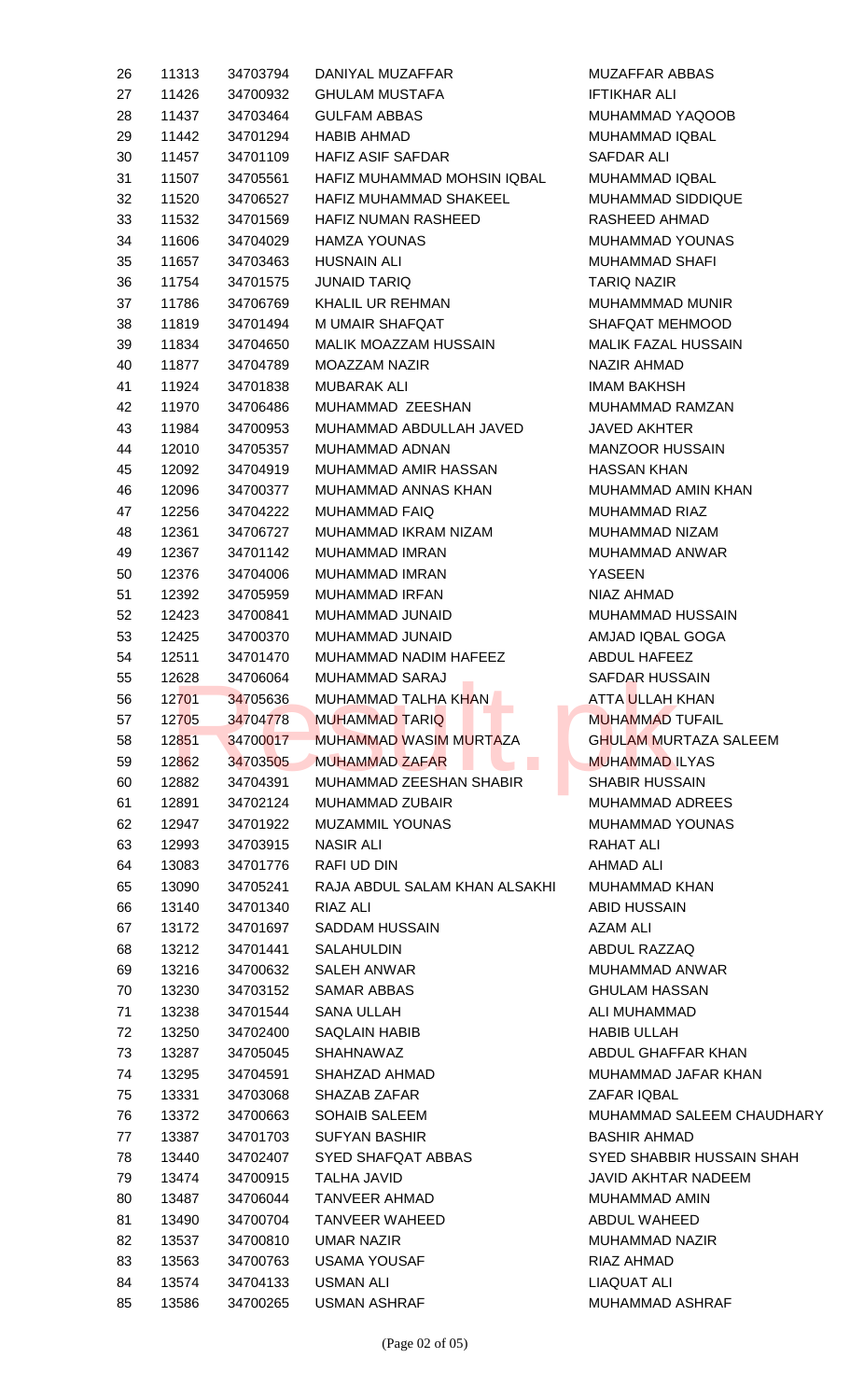| 86  | 13592 | 34702940 | <b>USMAN HASSAN</b>                  | <b>HASSAN MUH</b>  |
|-----|-------|----------|--------------------------------------|--------------------|
| 87  | 13607 | 34703321 | <b>UZAIR AHMAD</b>                   | JAHANGIR AF        |
| 88  | 13612 | 34705733 | <b>WAHEED MANZOOR</b>                | <b>MUHAMMAD</b>    |
| 89  | 13649 | 34700387 | <b>WASEEM ABBAS</b>                  | SHEIKH MUH/        |
| 90  | 13654 | 34703351 | WASEEM AKRAM                         | <b>MUHAMMAD I</b>  |
| 91  | 13689 | 34705724 | <b>ZAIN ALI</b>                      | <b>ISMAT ULLAH</b> |
| 92  | 13710 | 34705278 | <b>ZEESHAN ALI</b>                   | <b>MUHAMMAD \$</b> |
| 93  | 13731 | 34705246 | <b>ZESHAN SIKANDAR</b>               | <b>SIKANDAR KH</b> |
| 94  | 15083 | 34703719 | <b>ALI HAMZA</b>                     | <b>SARFRAZ AHI</b> |
| 95  | 15106 | 34704210 | CHAUDHARY SULIMAN HASSAN             | <b>MUHAMMAD</b>    |
| 96  | 15175 | 34702935 | MUHAMMAD AQIB REHMAN                 | <b>GHULAM MUH</b>  |
| 97  | 15195 | 34704882 | MUHAMMAD HASHIM KHAN                 | <b>MUHAMMAD I</b>  |
| 98  | 15206 | 34704537 | MUHAMMAD JUNAID                      | <b>MUHAMMAD</b>    |
| 99  | 15225 | 34701992 | MUHAMMAD RIZWAN JAVED                | <b>JAVED IQBAL</b> |
| 100 | 15277 | 34701745 | <b>SAFEER TAHIR</b>                  | <b>MUHAMMAD</b>    |
| 101 | 16136 | 34700134 | <b>RAGHIB HUSSAIN</b>                | <b>SLAH UD DIN</b> |
| 102 | 16158 | 34706262 | <b>ABDUL REHMAN</b>                  | <b>MUHAMMAD</b>    |
| 103 | 16186 | 34706244 | <b>AKBAR ALI</b>                     | <b>MUHAMMAD</b>    |
| 104 | 16188 | 34704302 | <b>ALI AAKASH</b>                    | ALLAH DIYA A       |
| 105 | 16264 | 34701727 | <b>GHULAM RASOOL</b>                 | <b>SHAH RASOC</b>  |
| 106 | 16278 | 34702117 | HAFIZ MUHAMMAD SAJJAD                | <b>RAHIM BUKSI</b> |
| 107 | 16325 | 34701602 | KHURAM SHEHZAD                       | <b>GHULAM AKB</b>  |
| 108 | 16358 | 34701563 | MUGHEES U REHMAN                     | ABDUL RUB          |
| 109 | 16366 | 34702972 | MUHAMMAD AASHIR MUNIR                | <b>MUHAMMAD I</b>  |
| 110 | 16373 | 34702570 | MUHAMMAD ADNAN                       | <b>JAFFAR HUSS</b> |
| 111 | 16410 | 34702750 | <b>MUHAMMAD ARSHAD</b>               | <b>MUHAMMAD</b>    |
| 112 | 16423 | 34704393 | MUHAMMAD ASIM                        | <b>ABDUL AZIZK</b> |
| 113 | 16507 | 34704384 | MUHAMMAD KASHIF KHAN                 | <b>SUFAID KHAN</b> |
| 114 | 16515 | 34703942 | MUHAMMAD MOAVIA SIDDIQUI             | <b>HAFIZ MUHAN</b> |
| 115 | 16517 | 34702102 | <b>MUHAMMAD MOHSIN HANIF</b>         | <b>MUHAMMAD I</b>  |
| 116 | 16518 | 34703910 | MUHAMMAD MOHSIN RAZA                 | <b>KARIM BAKHS</b> |
| 117 | 16527 | 34702285 | <b>MUHAMMAD NABEEL</b>               | <b>MUHAMMAD \$</b> |
| 118 | 16550 | 34703731 | <b>MUHAMMAD RAMZAN</b>               | <b>ZULFIQAR AL</b> |
| 119 | 16562 | 34702823 | <b>MUHAMMAD SABIR RAFIQUE</b><br>n a | <b>DILBAR HUSS</b> |
| 120 | 16573 | 34705964 | <b>MUHAMMAD SHAFI</b>                | <b>ABDUL MAJEI</b> |
| 121 | 16589 | 34701250 | <b>MUHAMMAD SHAKEEL</b>              | <b>AMEER BAKH</b>  |
| 122 | 16654 | 34700285 | MUHAMMAD YOUSAF AZAM                 | <b>MUHAMMAD</b>    |
| 123 | 16662 | 34705746 | MUHAMMAD ZEESHAN                     | <b>KHADIM HUSS</b> |
| 124 | 16683 | 34700662 | <b>NASIR NAEEM</b>                   | <b>MUHAMMAD I</b>  |
| 125 | 16707 | 34700669 | RANA SIKANDAR ALI                    | <b>ASGHAR ALI</b>  |
| 126 | 16758 | 34706396 | <b>SHOAIB NIZAMUDIN</b>              | <b>NIZAMUDIN</b>   |
| 127 | 16811 | 34703902 | <b>ZAHEER ABBAS</b>                  | <b>MUHAMMAD \$</b> |
| 128 | 17114 | 34701606 | <b>ABDUL SHAKOOR</b>                 | <b>ABDUL GHAF</b>  |
| 129 | 17131 | 34701637 | <b>ALI ADNAN</b>                     | <b>GHULAM FAR</b>  |
| 130 | 17142 | 34706713 | <b>AMMAR HANIF</b>                   | <b>MUHAMMAD I</b>  |
| 131 | 17156 | 34704253 | AYYAZ MAHMOOD SHAH                   | <b>LAL SHAH</b>    |
| 132 | 17223 | 34702450 | MUHAMMAD ADIL                        | <b>MUHAMMAD</b>    |
| 133 | 17315 | 34701542 | MUHAMMAD SHAHID HAFEEZ               | <b>MUHAMMAD I</b>  |
| 134 | 17349 | 34700446 | <b>MUJTABA ALI</b>                   | <b>MUHAMMAD</b>    |
| 135 | 17400 | 34703047 | <b>USAMA BIN NAZIR</b>               | <b>NAZIR AHMAD</b> |
| 136 | 18006 | 34704470 | <b>IRAM BATOOL</b>                   | <b>ALLAH BUKHS</b> |
| 137 | 18040 | 34701785 | <b>AHMAD SHAH ABDALI</b>             | HAQ DAD KH/        |
| 138 | 18059 | 34704784 | <b>BEHZAD ALAM</b>                   | <b>GHULAM ABB</b>  |
| 139 | 18080 | 34703370 | <b>IMRAN MAHMOOD *NON-MUSLIM*</b>    | <b>ABDUL QADO</b>  |
| 140 | 18084 | 34701341 | <b>JAN MUHAMMAD</b>                  | <b>MUHAMMAD</b>    |
| 141 | 18086 | 34700010 | <b>JAZIB RAMZAN</b>                  | <b>MUHAMMAD</b>    |
| 142 | 18088 | 34700288 | <b>KHIZER HAYAT</b>                  | <b>MUHAMMAD 2</b>  |
| 143 | 18140 | 34701578 | MUHAMMAD JUNAID AHTASHAM             | <b>MUHAMMAD I</b>  |
| 144 | 18190 | 34702892 | <b>OSAMA REHMAN</b>                  | <b>MUHAMMAD</b>    |
| 145 | 18211 | 34701832 | <b>SIKANDAR ABBAS</b>                | <b>GHULAM ABB</b>  |

HASSAN MUHAMMAD JAHANGIR AHMAD MUHAMMAD MANZOOR HUSSAIN SHEIKH MUHAMMAD SALEEM MUHAMMAD HANIF **ISMAT ULLAH** MUHAMMAD SHAHID SIKANDAR KHAN SARFRAZ AHMAD MUHAMMAD WASIM GHULAM MUHAMMAD MUHAMMAD KHALID KHAN MUHAMMAD ARSHAD JAVED IQBAL MUHAMMAD AMIN SLAH UD DIN MUHAMMAD ANWAR MUHAMMAD ASLAM ALLAH DIYA ALIAS YAMEEN SHAH RASOOL RAHIM BUKSHS **GHULAM AKBAR KHAN** ABDUL RUB MUHAMMAD MUNIR GILL JAFFAR HUSSAIN MUHAMMAD ASHRAF ABDUL AZIZ KHAN SUFAID KHAN HAFIZ MUHAMMAD NASIR MUHAMMAD HANIF **KARIM BAKHSH** MUHAMMAD SHABBIR ZULFIQAR ALI **DILBAR HUSSAIN** ABDUL MAJEED AMEER BAKHSH MUHAMMAD AZAM LODHI KHADIM HUSSAIN MUHAMMAD NAEEM ASGHAR ALI **NIZAMUDIN** MUHAMMAD SHARIF ABDUL GHAFOOR **GHULAM FARID** MUHAMMAD HANIF ASI LAL SHAH MUHAMMAD MANSHA MUHAMMAD HAFEEZ MUHAMMAD ALI JAVEED NAZIR AHMAD ALLAH BUKHSH HAQ DAD KHAN GHULAM ABBAS SHAHEEN 139 18080 34703370 IMRAN MAHMOOD **\*NON-MUSLIM\*** ABDUL QADOOS MUHAMMAD ALI MUHAMMAD RAMZAN MUHAMMAD ZAKAULLAH MUHAMMAD MUNIR IQBAL MUHAMMAD RAFIQUE BALOUCH **GHULAM ABBAS**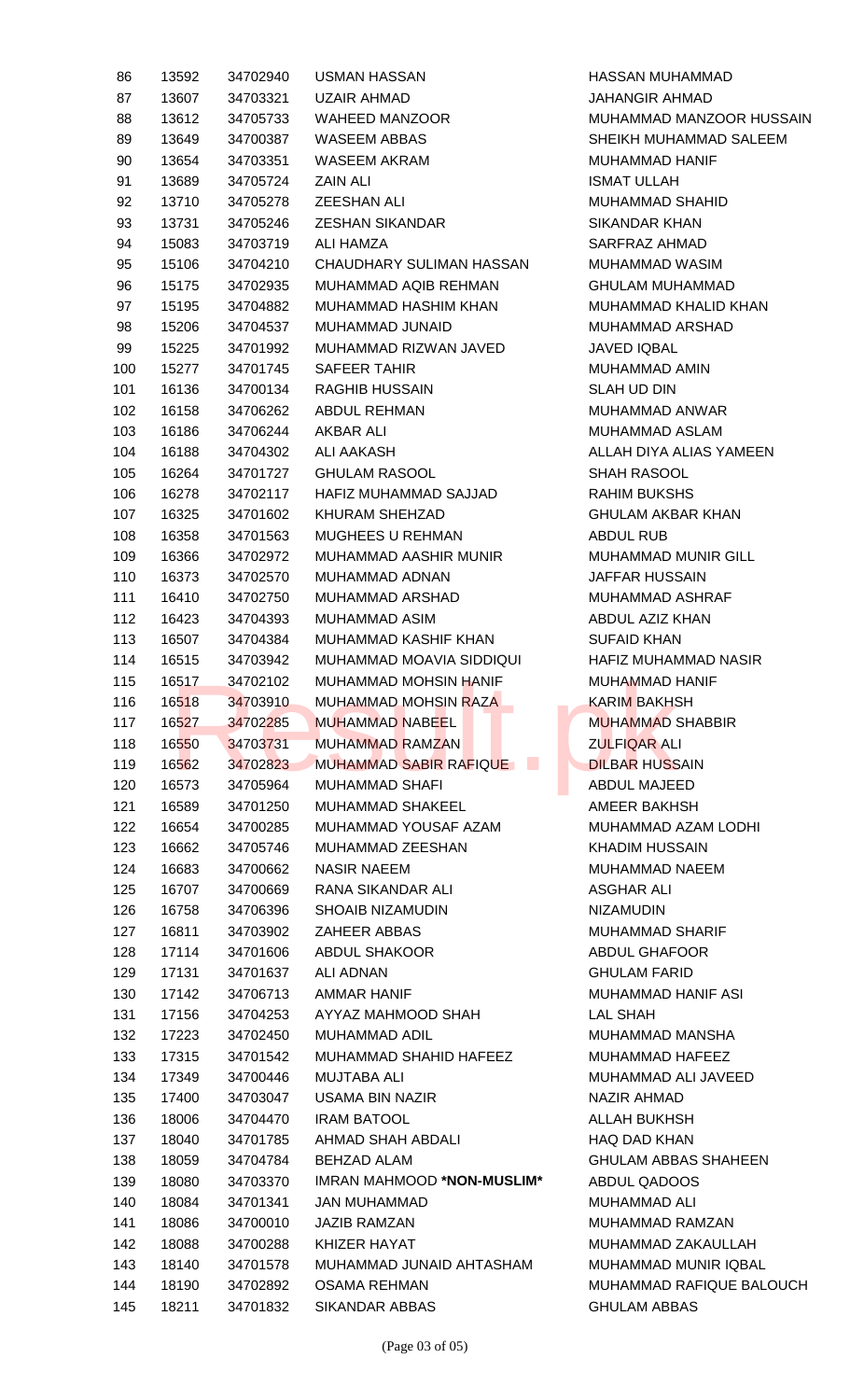| 146 | 19003 | 34701597 | <b>RIDA TABASSUM</b>                                 | SAFDAR ALI          |
|-----|-------|----------|------------------------------------------------------|---------------------|
| 147 | 19186 | 34701973 | ABDUL BASIT ALI                                      | <b>MOHAMMAD</b>     |
| 148 | 19222 | 34703877 | AHMAD RAZA                                           | <b>MUHAMMAD</b>     |
| 149 | 19245 | 34705911 | ALI IHTSHAM BASHIR                                   | <b>BASHIR AHME</b>  |
| 150 | 19274 | 34700256 | <b>ASAD UL REHMAN</b>                                | TAJ DIN             |
| 151 | 19307 | 34701334 | <b>DILAWAR HUSSAIN</b>                               | ABBAS ALI           |
| 152 | 19334 | 34702792 | <b>GHAZANFAR IQBAL</b>                               | <b>ALLAH DIWAY</b>  |
| 153 | 19383 | 34705348 | <b>INAM UL HAQ</b>                                   | MAQSOOD AH          |
| 154 | 19448 | 34701166 | MUHAMMAD ABDULLAH KHAN                               | <b>MUHAMMAD \$</b>  |
| 155 | 19538 | 34700380 | <b>MUHAMMAD BILAL</b>                                | <b>ZULFIQAR AL</b>  |
| 156 | 19573 | 34701982 | <b>MUHAMMAD IRFAN</b>                                | <b>MUHAMMAD</b>     |
| 157 | 19575 | 34705398 | MUHAMMAD IRFAN HAIDER                                | <b>KHADIM HUSS</b>  |
| 158 | 19578 | 34701501 | <b>MUHAMMAD ISMAIL</b>                               | <b>MUHAMMAD</b>     |
| 159 | 19600 | 34703819 | MUHAMMAD MUZAMMAL NASEER                             | <b>MUHAMMAD</b>     |
| 160 | 19617 | 34702866 | MUHAMMAD NOMAN FAROOQ                                | <b>MUHAMMAD</b>     |
| 161 | 19662 | 34700314 | MUHAMMAD SUFYAN                                      | MUSHTAQ AH          |
| 162 | 19675 | 34703949 | <b>MUHAMMAD TOSIF</b>                                | ZAFAR IQBAL         |
| 163 | 19746 | 34704648 | <b>MUSTAFA KHAN</b>                                  | <b>MUHAMMAD 2</b>   |
| 164 | 19781 | 34704436 | <b>REHAN QADIR</b>                                   | <b>ABDUL QADIF</b>  |
| 165 | 19791 | 34704737 | <b>SAJID ALI</b>                                     | ASGHER ALI          |
| 166 | 19805 | 34703085 | <b>SHAH RUKH</b>                                     | <b>GHULAM RAS</b>   |
| 167 | 19836 | 34705228 | <b>TAHIR ABBAS</b>                                   | <b>MUHAMMAD</b>     |
| 168 | 19881 | 34703527 | <b>ZAHEER</b>                                        | <b>MUHAMMAD</b>     |
| 169 | 19882 | 34705609 | <b>ZAHEER ABBAS</b>                                  | <b>FALIK SHAIR</b>  |
| 170 | 19899 | 34704360 | <b>ZEESHAN HAIDER</b>                                | <b>SYED MUREE</b>   |
| 171 | 20020 | 34702985 | <b>MARIA JAFFAR</b>                                  | <b>GHULAM JAFI</b>  |
| 172 | 20066 | 34705150 | AAMIR HUSSAIN                                        | <b>SAEED AHMA</b>   |
| 173 | 20101 | 34704387 | <b>ARSLAN FALAK</b>                                  | <b>FALAK SHER</b>   |
| 174 | 20113 | 34704165 | ATIF SHAHZAD HASHMI                                  | <b>HAFEEZ ULLA</b>  |
| 175 | 20134 | 34700003 | <b>GHULAM DASTAGEER</b>                              | <b>AMEER KHAN</b>   |
| 176 | 20141 | 34702082 | HAFIZ MUHAMMAD ARSLAN SAEED                          | <b>MUHAMMAD</b>     |
| 177 | 20152 | 34702260 | <b>HASEEBILYAS</b>                                   | <b>MUHAMMAD I</b>   |
| 178 | 20159 | 34702968 | <b>IMRAN HAIDER</b>                                  | <b>GHULAM JAFI</b>  |
| 179 | 20181 | 34705366 | $\mathcal{L}_{\mathcal{A}}$<br><b>MUHAMMAD ABBAS</b> | <b>ABDUL GHAF</b>   |
| 180 | 20223 | 34703641 | MUHAMMAD IMRAN TUFAIL                                | <b>TUFAIL AHME</b>  |
| 181 | 20269 | 34703116 | <b>MUHAMMAD TAHIR</b>                                | <b>ABDUL KHALI</b>  |
| 182 | 20346 | 34703813 | SYED ABDULLAH BIN HAMID                              | <b>HAMID ALI SH</b> |
| 183 | 20363 | 34701348 | <b>UMAR FAROOQ</b>                                   | MUHAMMAD,           |
| 184 | 20372 | 34704192 | WAQAS AHMAD                                          | <b>LIAQAT ALI</b>   |

SAFDAR ALI MOHAMMAD ARSHAD MUHAMMAD BOOTA BASHIR AHMED ABBAS ALI ALLAH DIWAYA MAQSOOD AHMAD MUHAMMAD SHABBIR KHAN ZULFIQAR ALI MUHAMMAD SHARIF KHADIM HUSSAIN MUHAMMAD AKRAM MUHAMMAD NASEER MUHAMMAD FAROOQ MUSHTAQ AHMAD ZAFAR IQBAL MUHAMMAD ZUBAIR ABDUL QADIR ASGHER ALI **GHULAM RASOOL** MUHAMMAD WARIS MUHAMMAD ATHAR CHUGHTAI **FALIK SHAIR** SYED MUREED HUSSAIN GHULAM JAFFAR SAEED AHMAD **FALAK SHER** HAFEEZ ULLAH SHAH AMEER KHAN MUHAMMAD SAEED MUHAMMAD ILYAS **GHULAM JAFFAR** ABDUL GHAFOOR TUFAIL AHMED ABDUL KHALIQ HAMID ALI SHAH MUHAMMAD JAMSHAID LIAQAT ALI

#### **MINORITY QUOTA**

| <u>SR.</u><br>NO. | <b>ROLL</b><br><u>NO.</u> | DIARY NO. | <b>NAME OF CANDIDATE</b> | <b>FATHER'S NAME</b> |
|-------------------|---------------------------|-----------|--------------------------|----------------------|
| 185               | 10857                     | 34701232  | ADEEL MASIH              | <b>SALEEM MASIH</b>  |
| 186               | 11117                     | 34705110  | AQEEL MASIH              | <b>LIAQAT MASIH</b>  |
| 187               | 11126                     | 34702541  | <b>AQIB MORES</b>        | <b>MORES</b>         |
| 188               | 11224                     | 34705835  | ATIF RAZA                | <b>ARIF MASIH</b>    |
| 189               | 11301                     | 34704939  | <b>CHAND JEE</b>         | <b>MUNAWAR LAL</b>   |
| 190               | 11804                     | 34703594  | LABIN IJAZ               | <b>IJAZ UD DIN</b>   |
| 191               | 13051                     | 34701620  | PERVEZ SHAHEEN           | SAGHEER MASHI        |
| 192               | 13484                     | 34700527  | <b>TALOOT WAHEED</b>     | WAHEED UL NIAZ       |
| 193               | 13644                     | 34706070  | <b>WAQAS SALVESTER</b>   | <b>SALVESTER</b>     |
| 194               | 15039                     | 34705890  | SAMREEN ASTAFNAS         | <b>ASTAFNAS</b>      |
| 195               | 15093                     | 34705442  | ARSLAN ARSHAD            | ARSHAD HADAYAT       |
| 196               | 17143                     | 34703021  | ANTASH BARKAT JAVED      | <b>BARKAT JAVED</b>  |
| 197               | 18030                     | 34703441  | ABDUL SABOOR             | <b>ABDUL GHAFOOR</b> |
| 198               | 19330                     | 34700334  | FARAZ AZEEM              | <b>SHAMOON</b>       |
| 199               | 19779                     | 34704622  | RAVISH SHAHZAD GILL      | <b>WARIS MASIH</b>   |

01 Candidate at Sr. No. 139 (Open Merit) is also qualified against Minority Quota.

(Page 04 of 05)